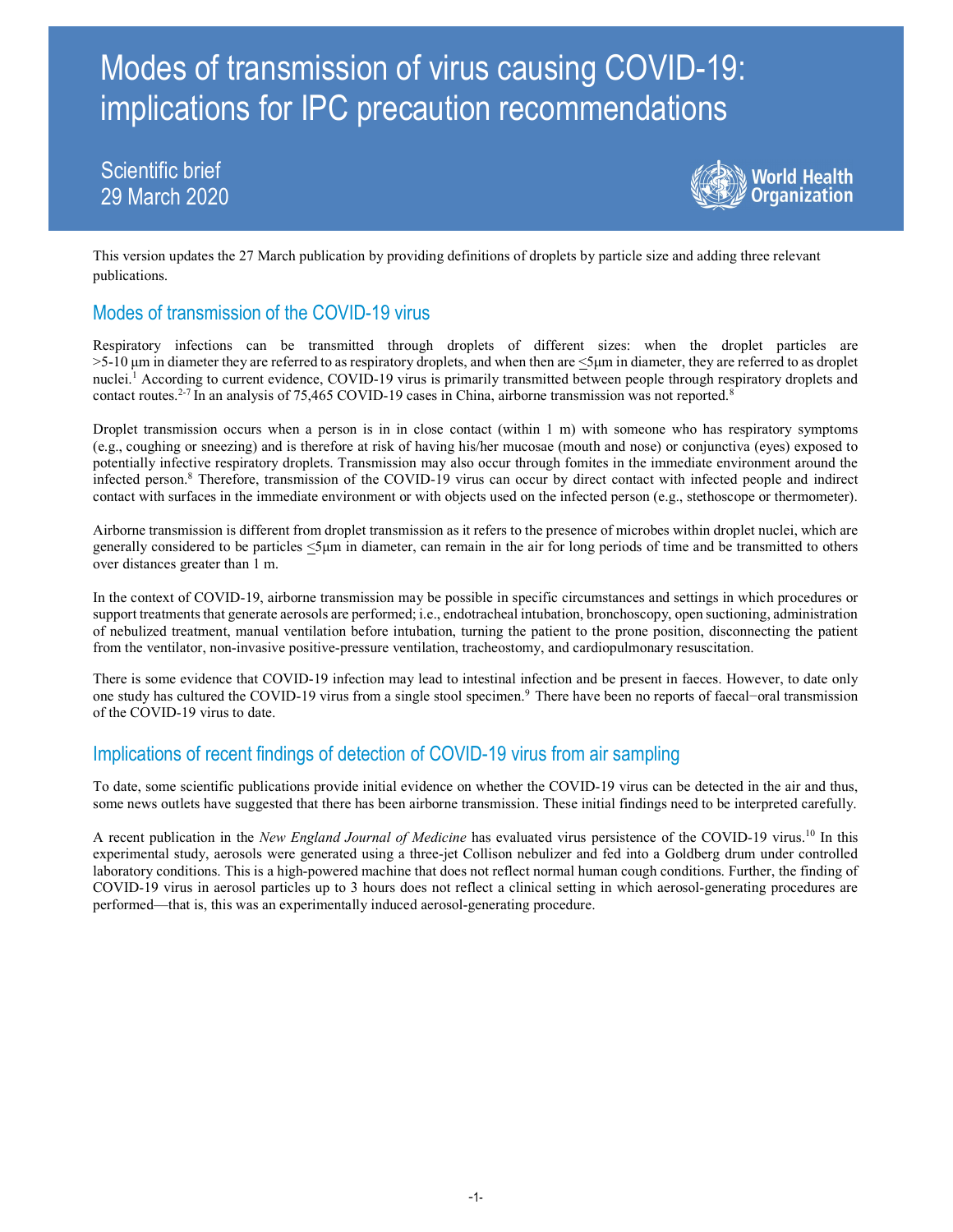There are reports from settings where symptomatic COVID-19 patients have been admitted and in which no COVID-19 RNA was detected in air samples.<sup>11-12</sup> WHO is aware of other studies which have evaluated the presence of COVID-19 RNA in air samples, but which are not yet published in peer-reviewed journals. It is important to note that the detection of RNA in environmental samples based on PCR-based assays is not indicative of viable virus that could be transmissible. Further studies are needed to determine whether it is possible to detect COVID-19 virus in air samples from patient rooms where no procedures or support treatments that generate aerosols are ongoing. As evidence emerges, it is important to know whether viable virus is found and what role it may play in transmission.

#### **Conclusions**

Based on the available evidence, including the recent publications mentioned above, WHO continues to recommend droplet and contact precautions for those people caring for COVID-19 patients. WHO continues to recommend airborne precautions for circumstances and settings in which aerosol generating procedures and support treatment are performed, according to risk assessment.<sup>13</sup> These recommendations are consistent with other national and international guidelines, including those developed by the European Society of Intensive Care Medicine and Society of Critical Care Medicine<sup>14</sup> and those currently used in Australia, Canada, and United Kingdom.15-17

At the same time, other countries and organizations, including the US Centers for Diseases Control and Prevention and the European Centre for Disease Prevention and Control, recommend airborne precautions for any situation involving the care of COVID-19 patients, and consider the use of medical masks as an acceptable option in case of shortages of respirators (N95, FFP2 or FFP3).<sup>18-19</sup>

Current WHO recommendations emphasize the importance of rational and appropriate use of all PPE,<sup>20</sup> not only masks, which requires correct and rigorous behaviour from health care workers, particularly in doffing procedures and hand hygiene practices.<sup>21</sup> WHO also recommends staff training on these recommendations,<sup>22</sup> as well as the adequate procurement and availability of the necessary PPE and other supplies and facilities. Finally, WHO continues to emphasize the utmost importance of frequent hand hygiene, respiratory etiquette, and environmental cleaning and disinfection, as well as the importance of maintaining physical distances and avoidance of close, unprotected contact with people with fever or respiratory symptoms.

WHO carefully monitors emerging evidence about this critical topic and will update this scientific brief as more information becomes available.

#### References

- 1. World Health Organization. Infection prevention and control of epidemic- and pandemic-prone acute respiratory infections in health care. Geneva: World Health Organization; 2014 Available from: https://apps.who.int/iris/bitstream/handle/10665/112656/9789241507134\_eng.pdf?sequence=1
- 2. Liu J, Liao X, Qian S et al. Community transmission of severe acute respiratory syndrome coronavirus 2, Shenzhen, China, 2020. Emerg Infect Dis 2020 doi.org/10.3201/eid2606.200239.
- 3. Chan J, Yuan S, Kok K et al. A familial cluster of pneumonia associated with the 2019 novel coronavirus indicating person-to-person transmission: a study of a family cluster. Lancet 2020 doi: 10.1016/S0140-6736(20)30154-9.
- 4. Li Q, Guan X, Wu P, et al. Early transmission dynamics in Wuhan, China, of novel coronavirus-infected pneumonia. N Engl J Med 2020; doi:10.1056/NEJMoa2001316.
- 5. Huang C, Wang Y, Li X, et al. Clinical features of patients infected with 2019 novel coronavirus in Wuhan, China. Lancet 2020; 395: 497–506.
- 6. Burke RM, Midgley CM, Dratch A, Fenstersheib M, Haupt T, Holshue M,et al. Active monitoring of persons exposed to patients with confirmed COVID-19 — United States, January–February 2020. MMWR Morb Mortal Wkly Rep. 2020 doi : 10.15585/mmwr.mm6909e1external icon.
- 7. World Health Organization. Report of the WHO-China Joint Mission on Coronavirus Disease 2019 (COVID-19) 16-24 February 2020 [Internet]. Geneva: World Health Organization; 2020 Available from: https://www.who.int/docs/default- source/coronaviruse/whochina-joint-mission-on-covid-19-final-report.pdf.
- 8. Ong SW, Tan YK, Chia PY, Lee TH, Ng OT, Wong MS, et al. Air, surface environmental, and personal protective equipment contamination by severe acute respiratory syndrome coronavirus 2 (SARS-CoV-2) from a symptomatic patient. JAMA. 2020 Mar 4 [Epub ahead of print].
- 9. Zhang Y, Chen C, Zhu S et al. [Isolation of 2019-nCoV from a stool specimen of a laboratory-confirmed case of the coronavirus disease 2019 (COVID-19)]. China CDC Weekly. 2020;2(8):123–4. (In Chinese).
- 10. van Doremalen N, Morris D, Bushmaker T et al. Aerosol and Surface Stability of SARS-CoV-2 as compared with SARS-CoV-1. New Engl J Med 2020 doi: 10.1056/NEJMc2004973.
- 11. Cheng V, Wong S-C, Chen J, Yip C, Chuang V, Tsang O, et al. Escalating infection control response to the rapidly evolving epidemiology of the Coronavirus disease 2019 (COVID-19) due to SARS-CoV-2 in Hong Kong. Infect Control Hosp Epidemiol. 2020 Mar 5 [Epub ahead of print].